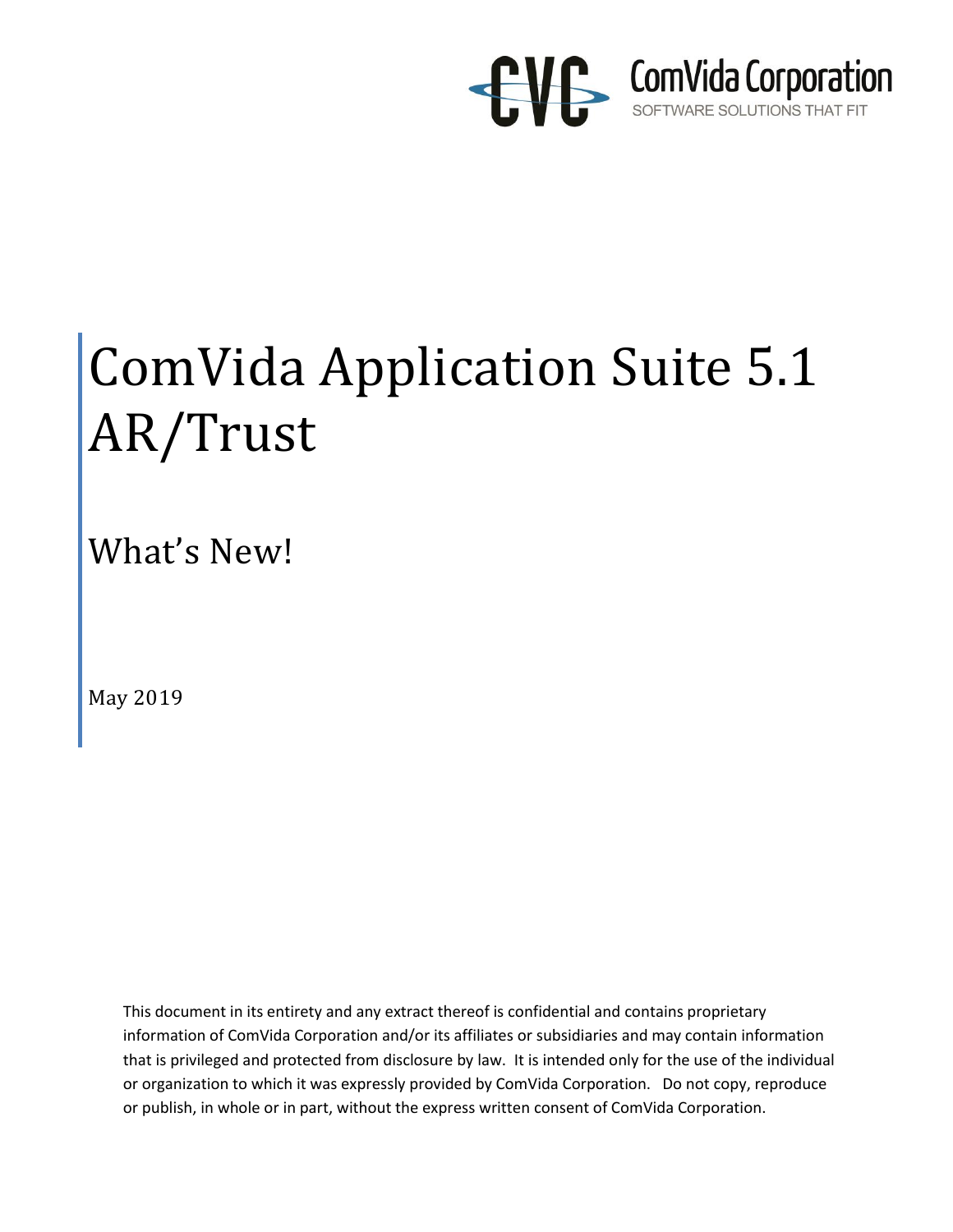May 2019

### **Contents**

| $\mathbf{1}$   |         | 3                                                                                                                                                                                                                                                                                                                                                                                                                               |
|----------------|---------|---------------------------------------------------------------------------------------------------------------------------------------------------------------------------------------------------------------------------------------------------------------------------------------------------------------------------------------------------------------------------------------------------------------------------------|
| $\overline{2}$ |         | $\overline{3}$                                                                                                                                                                                                                                                                                                                                                                                                                  |
|                |         | $\overline{3}$                                                                                                                                                                                                                                                                                                                                                                                                                  |
|                |         |                                                                                                                                                                                                                                                                                                                                                                                                                                 |
|                |         |                                                                                                                                                                                                                                                                                                                                                                                                                                 |
|                |         |                                                                                                                                                                                                                                                                                                                                                                                                                                 |
| 3              |         |                                                                                                                                                                                                                                                                                                                                                                                                                                 |
|                |         |                                                                                                                                                                                                                                                                                                                                                                                                                                 |
|                |         | $\overline{4}$                                                                                                                                                                                                                                                                                                                                                                                                                  |
|                |         | $\frac{1}{\sqrt{1-\frac{1}{2}}}\frac{4}{\sqrt{1-\frac{1}{2}}}\frac{4}{\sqrt{1-\frac{1}{2}}}\frac{4}{\sqrt{1-\frac{1}{2}}}\frac{4}{\sqrt{1-\frac{1}{2}}}\frac{4}{\sqrt{1-\frac{1}{2}}}\frac{4}{\sqrt{1-\frac{1}{2}}}\frac{4}{\sqrt{1-\frac{1}{2}}}\frac{4}{\sqrt{1-\frac{1}{2}}}\frac{4}{\sqrt{1-\frac{1}{2}}}\frac{4}{\sqrt{1-\frac{1}{2}}}\frac{4}{\sqrt{1-\frac{1}{2}}}\frac{4}{\sqrt{1-\frac{1}{2}}}\frac{4}{\sqrt{1-\frac{$ |
|                |         |                                                                                                                                                                                                                                                                                                                                                                                                                                 |
|                |         |                                                                                                                                                                                                                                                                                                                                                                                                                                 |
|                |         | $\overline{4}$                                                                                                                                                                                                                                                                                                                                                                                                                  |
| 4              | $AR$ 24 |                                                                                                                                                                                                                                                                                                                                                                                                                                 |
|                |         |                                                                                                                                                                                                                                                                                                                                                                                                                                 |
|                |         | $\overline{4}$                                                                                                                                                                                                                                                                                                                                                                                                                  |
|                |         |                                                                                                                                                                                                                                                                                                                                                                                                                                 |
|                |         |                                                                                                                                                                                                                                                                                                                                                                                                                                 |
|                |         | 5                                                                                                                                                                                                                                                                                                                                                                                                                               |
|                |         | 5                                                                                                                                                                                                                                                                                                                                                                                                                               |
|                |         | 5                                                                                                                                                                                                                                                                                                                                                                                                                               |
|                |         |                                                                                                                                                                                                                                                                                                                                                                                                                                 |
| 5              |         | 5                                                                                                                                                                                                                                                                                                                                                                                                                               |
|                |         | 5                                                                                                                                                                                                                                                                                                                                                                                                                               |
|                |         | 5                                                                                                                                                                                                                                                                                                                                                                                                                               |
|                |         | 5                                                                                                                                                                                                                                                                                                                                                                                                                               |
|                |         |                                                                                                                                                                                                                                                                                                                                                                                                                                 |
|                |         | 6                                                                                                                                                                                                                                                                                                                                                                                                                               |
|                |         | 6                                                                                                                                                                                                                                                                                                                                                                                                                               |
|                |         |                                                                                                                                                                                                                                                                                                                                                                                                                                 |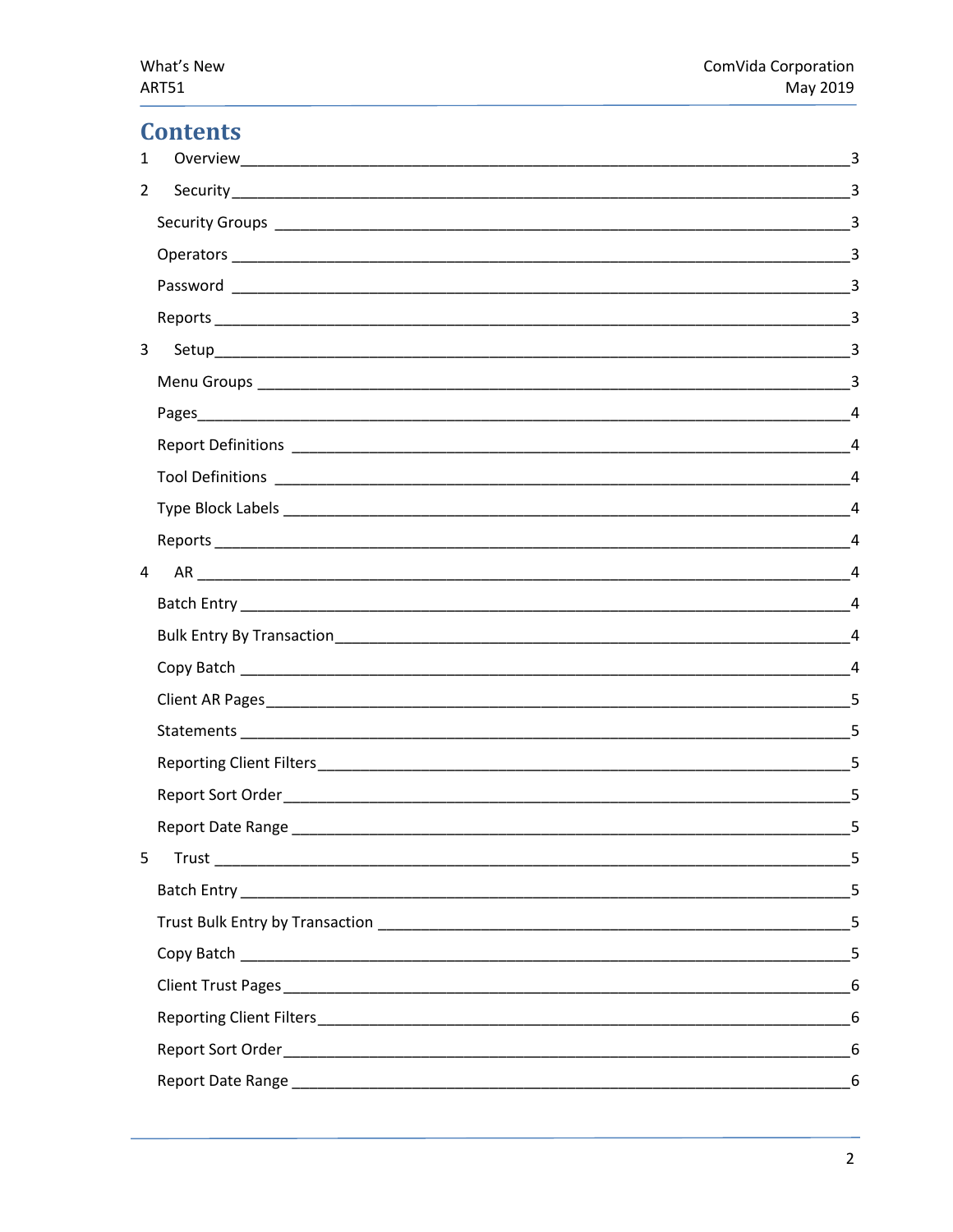# <span id="page-2-0"></span>1 Overview

ComVida AR/Trust 5.1 (ART51) integrates the Accounts Receivable and Trust functionality into the ComVida Application Suite 5.1 products.

- As part of the 5.1 suite of products, new Setup and Security options are available.
- The DevExpress components have been upgraded to the latest version, incorporating improved functionality and performance in areas such as the batch edit grids and reporting.
- Performance has been enhanced in several areas of the application.
- Security and Setup Reports have been added to those areas.

## <span id="page-2-1"></span>2 Security

#### <span id="page-2-2"></span>Security Groups

Individual Reports and Tools have now been added to Security Groups to control access. Similar to pages, if a user does not have access to a report or tool, it will not show up in their menus.

#### <span id="page-2-3"></span>**Operators**

A "Copy" feature has been added to assist in creating new operators using an existing operator's settings.

#### <span id="page-2-4"></span>Password

Security enhancements now require a strong password with a minimum of eight (8) characters including at least one special character, one upper case character and one number. New users will be assigned a temporary password (set by the Administrator) that must be changed on their first login.

#### <span id="page-2-5"></span>Reports

A new Reports menu provides quick access to new Operator and Application Access lists.

# <span id="page-2-6"></span>3 Setup

#### <span id="page-2-7"></span>Menu Groups

All Pages, Reports, and Tools can now be organized and grouped in menus based on individual site requirements. The sequence of items within these groups is also user-defined.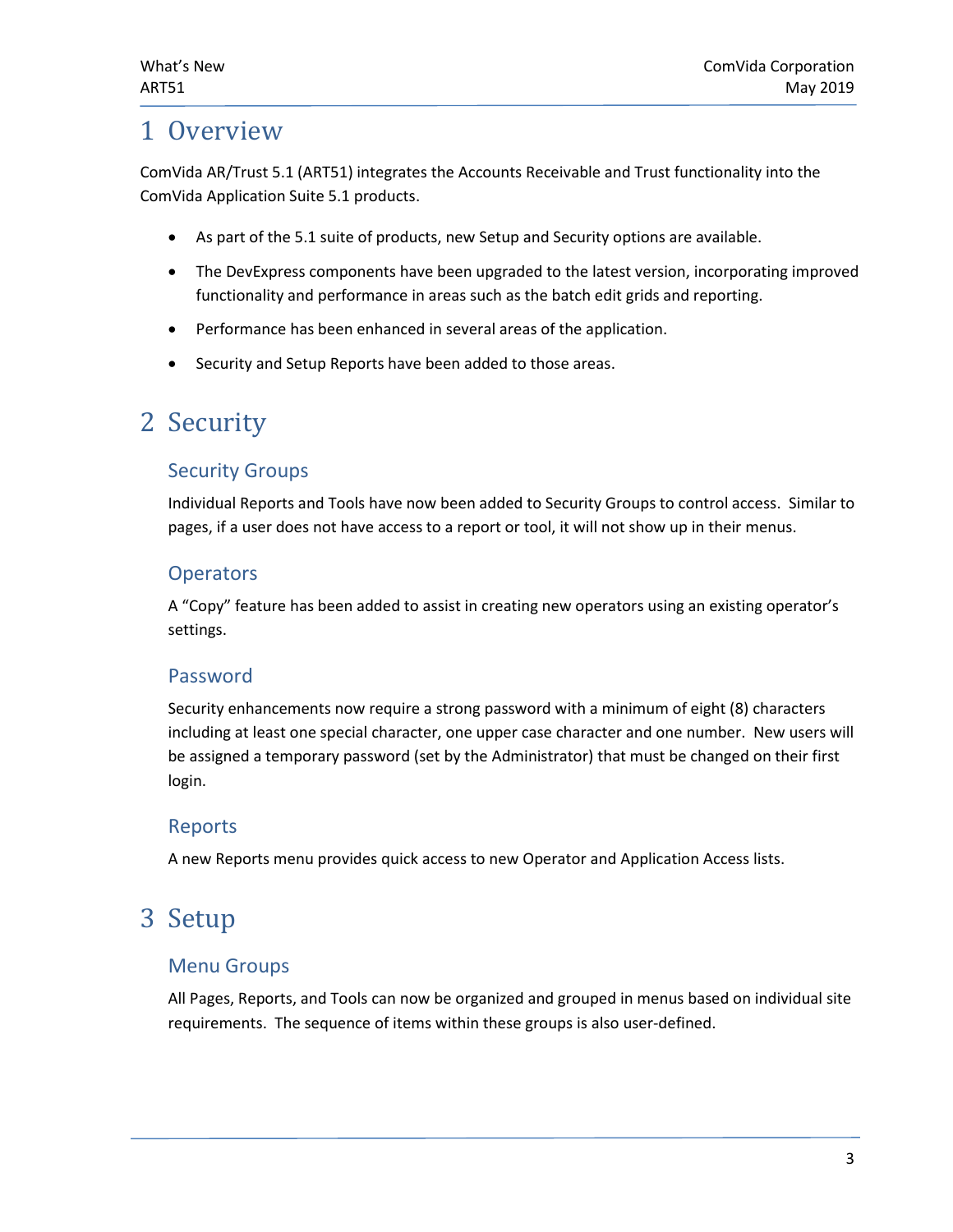#### <span id="page-3-0"></span>Pages

All application pages are now shown in the Pages setup. Along with grouping and sequence setup, the titles and descriptions may be customized by each site.

#### <span id="page-3-1"></span>Report Definitions

All reports are now shown in the Report Definitions setup, including custom report information. Along with grouping and sequence setup, the descriptions may be customized by each site.

#### <span id="page-3-2"></span>Tool Definitions

All tools are now shown in the Tool Definitions setup. Along with grouping and sequence setup, the descriptions may be customized by each site.

#### <span id="page-3-3"></span>Type Block Labels

Type Block functionality has been expanded in 5.1. In addition to the Lookup Code dropdowns being used for the six reserved type block fields, they may also be used for the other six type block characters.

#### <span id="page-3-4"></span>Reports

A new Reports menu provides quick access to new Lookup and Page lists.

# <span id="page-3-5"></span>4 AR

#### <span id="page-3-6"></span>Batch Entry

Upgrades to the Dev Express controls, and improvements for handling large client lists, make the page more responsive. In addition, tabbing between columns is now cleaner.

#### <span id="page-3-7"></span>Bulk Entry By Transaction

The Batch Bulk Entry tool has been rewritten to better handle batches with very large numbers of transactions. When "Generate Transactions" is chosen, the new transactions are automatically saved to the database. Only transactions that are flagged for warnings or errors will appear as "new" in the grid. If there are more than 100 problem transactions detected, the operation is aborted so the user can be informed in a timelier manner.

#### <span id="page-3-8"></span>Copy Batch

The Copy Batch process has been updated with functionality similar to the Bulk Entry so that when a batch is copied, the new transactions are automatically saved to the database. Only transactions that are flagged for warnings or errors will appear as "new" in the grid. If there are more than 100 problem transactions detected, the operation is aborted so the user can be informed in a timelier manner.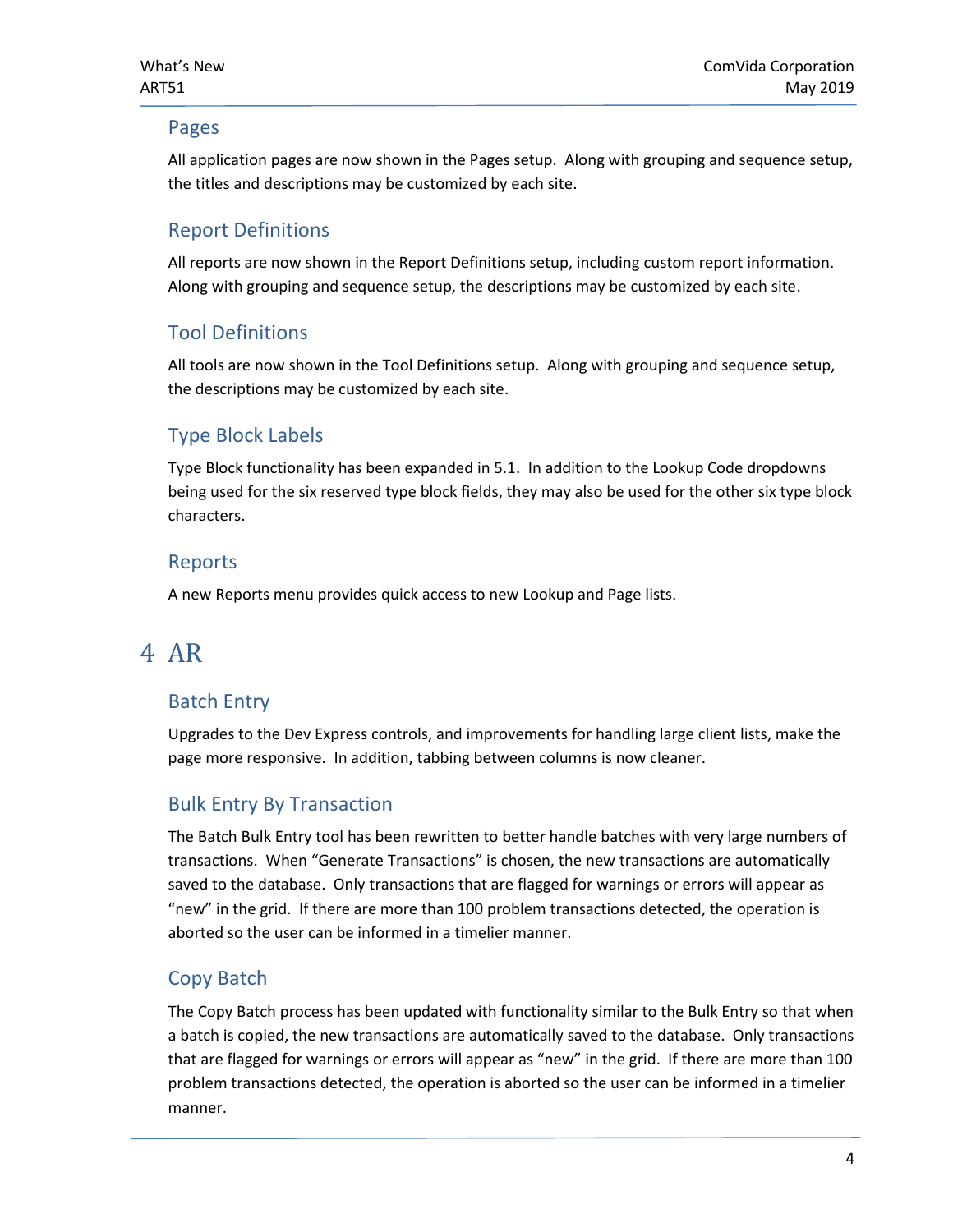#### <span id="page-4-0"></span>Client AR Pages

Client AR pages with multiple grids have been updated to ensure the client in the upper grid matches the client details in the lower grid(s).

#### <span id="page-4-1"></span>**Statements**

AR Statements, both the standard statement and custom statement functionality, have been rewritten to greatly improve their response time.

#### <span id="page-4-2"></span>Reporting Client Filters

Standard reports that makes use of a Client Range or Client Filter will now find the Filter in the top right of the header, similar to where it is located in the application pages. When this filter is set, it will be applied to any Client dropdowns used for the report criteria.

#### <span id="page-4-3"></span>Report Sort Order

Standard reports will now automatically sort by Client Code.

#### <span id="page-4-4"></span>Report Date Range

The user's report date range settings will be stored in memory for the duration of the user's session.

## <span id="page-4-5"></span>5 Trust

#### <span id="page-4-6"></span>Batch Entry

Upgrades to the Dev Express controls, and improvements with handling large client lists, make the page more responsive. In addition, tabbing between columns is now cleaner.

#### <span id="page-4-7"></span>Trust Bulk Entry by Transaction

The Batch Bulk Entry tool has been rewritten to better handle batches with very large numbers of transactions. When "Generate Transactions" is chosen, the new transactions are automatically saved to the database. Only transactions that are flagged for warnings or errors will appear as "new" in the grid. If there are more than 100 problem transactions detected, the operation is aborted so the user can be informed in a timelier manner.

#### <span id="page-4-8"></span>Copy Batch

The Copy Batch process has been updated with functionality similar to the Bulk Entry so that when a batch is copied, the new transactions are automatically saved to the database. Only transactions that are flagged for warnings or errors will appear as "new" in the grid. If there are more than 100 problem transactions detected, the operation is aborted so the user can be informed in a timelier manner.